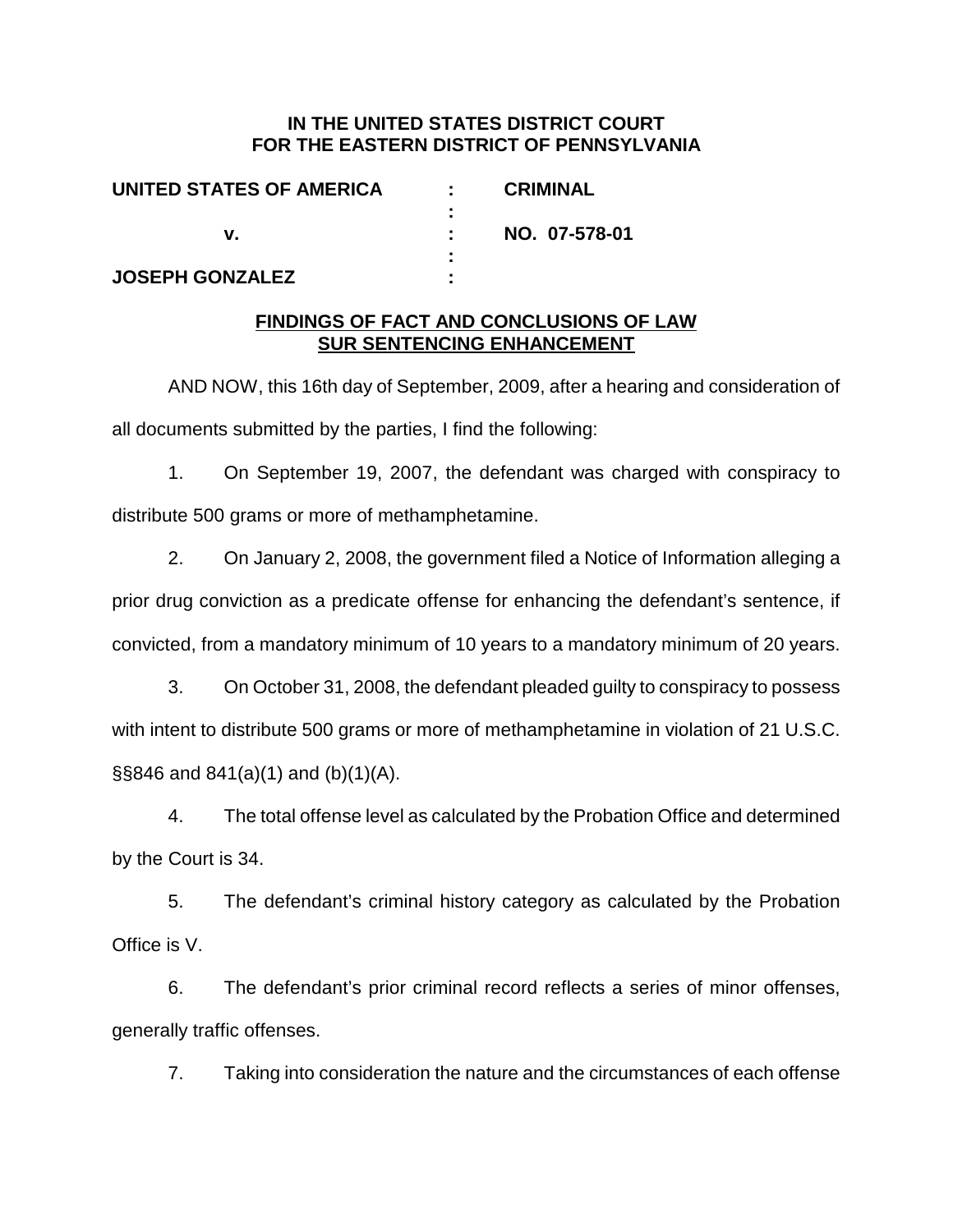constituting the defendant's criminal history, the criminal history category is overrepresented and over-stated.

8. Considering the nature and the circumstances of each of the offenses constituting the defendant's criminal history category, his criminal history category is III.

9. With a total offense level of 34 and a criminal history category of III, the defendant's custodial guideline range is 188 to 235 months.

10. To enhance the mandatory minimum sentence, the government relies upon a 2004 drug conviction in the State of California for possession of a controlled substance which was recovered from the defendant's person and the car he was operating at the time of the traffic stop.

11. In the 2004 California case, the defendant was charged in a three-count complaint charging him with a felony drug possession offense and two traffic offenses arising out of the traffic stop.

12. On November 8, 2004, the defendant was sentenced to ninety days in the county jail under the California statute providing that certain offenses, known as "wobbler offenses," are classified as misdemeanors where the punishment imposed is less than imprisonment in a state prison.

## **CONCLUSIONS OF LAW**

1. The Controlled Substances Act mandates a minimum prison sentence of 10 years for the drug offense in question. 21 U.S.C. §801(b)(1)(A).

2. The mandatory minimum sentence is increased to 20 years where the defendant has previously been convicted of a "felony drug offense." Id.

3. Whether a prior offense is counted under the statute for purposes of